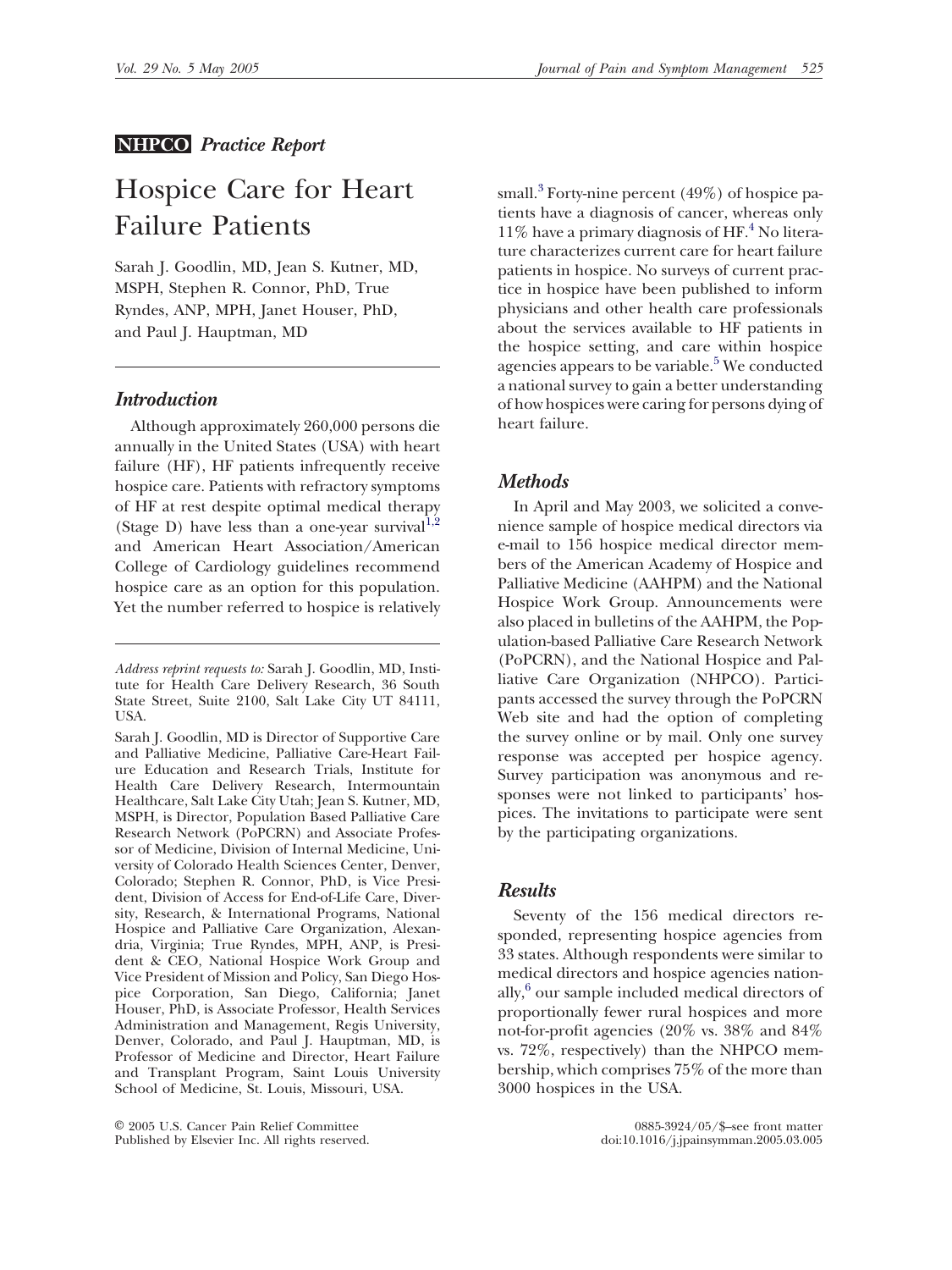Reported average daily census (ADC) of the hospices was 128 patients (range 10–1700). On average, 9% of patients (range 2–30%) had a primary diagnosis of HF. The mean length of stay for HF patients was 60 days (range 15–150 days), which was significantly longer than for other diagnoses (mean 39 days, range 7–98 days,  $P = 0.002$ ). Thirty-one percent of hospices provided specific training to their clinical staff regarding care of patients with advanced heart failure; the average length of training was 2 hours (range 1–14 hours). Only 14% of medical directors reported that their hospices had care plans specific to the management of HF patients.

Nearly all medical directors reported that their hospices routinely provided inexpensive, non-invasive heart failure therapies, including oral medications. Intravenous inotropes and other potentially expensive heart failure therapies were not usually provided and often precluded admission (Figure 1). For some respondents, the following therapies precluded admission *only* if the hospice was expected to pay for them: nesiritide or milrinone (19%), dobutamine (24%), intravenous potassium (8%), and continuous positive airway pressure (CPAP)  $(8\%)$ . Ninety-four percent  $(94\%)$  accepted patients with implantable cardioverter defibrillators (ICDs), but only 13% had policies or procedures to manage the ICDs and 27% had policies or procedures relating to turning off the devices. Forty-five percent of hospice agencies accepted patients with ventricular assist devices (VADs), although few patients with VADs were admitted by any agency.

Provision of intravenous therapies for HF and invasive treatments were not associated with the medical specialty of the medical director or formal training in HF, but there was an inverse relationship between time spent as a hospice medical director and intensity of HF treatment provided at the facility, namely, the more time spent as a hospice medical director, the less likely that the agency provided these interventions. When medical directors agreed that the expected palliative benefit from a therapy determined provision of treatments, they were more likely to provide dobutamine (67% vs.  $23\%, P = 0.034$ ) and accept patients with active ICDs (98% vs. 85%,  $P = 0.045$ ). Hospice agencies that provided intravenous heart failure therapies had a larger ADC than those that did not [\(Figure 2\)](#page-2-0).

## *Implications for Practice*

Hospice is an important but underutilized option for advanced HF patients and consideration should be given to the examination of barriers to hospice access for HF patients. For hospice care to meet its potential for relieving symptoms and helping patients and family members with end-of-life issues, medical and nursing staff must achieve greater expertise in the care of HF patients. Although no specific standard exists for palliative treatment of advanced  $HF<sup>7</sup>$  $HF<sup>7</sup>$  $HF<sup>7</sup>$  few hospice agencies in the current sample had training, policies or procedures, or standardized care plans for management of HF patients. Hospices also reported financial



Fig. 1. Percentage of hospices providing inexpensive and more costly treatments for HF patients.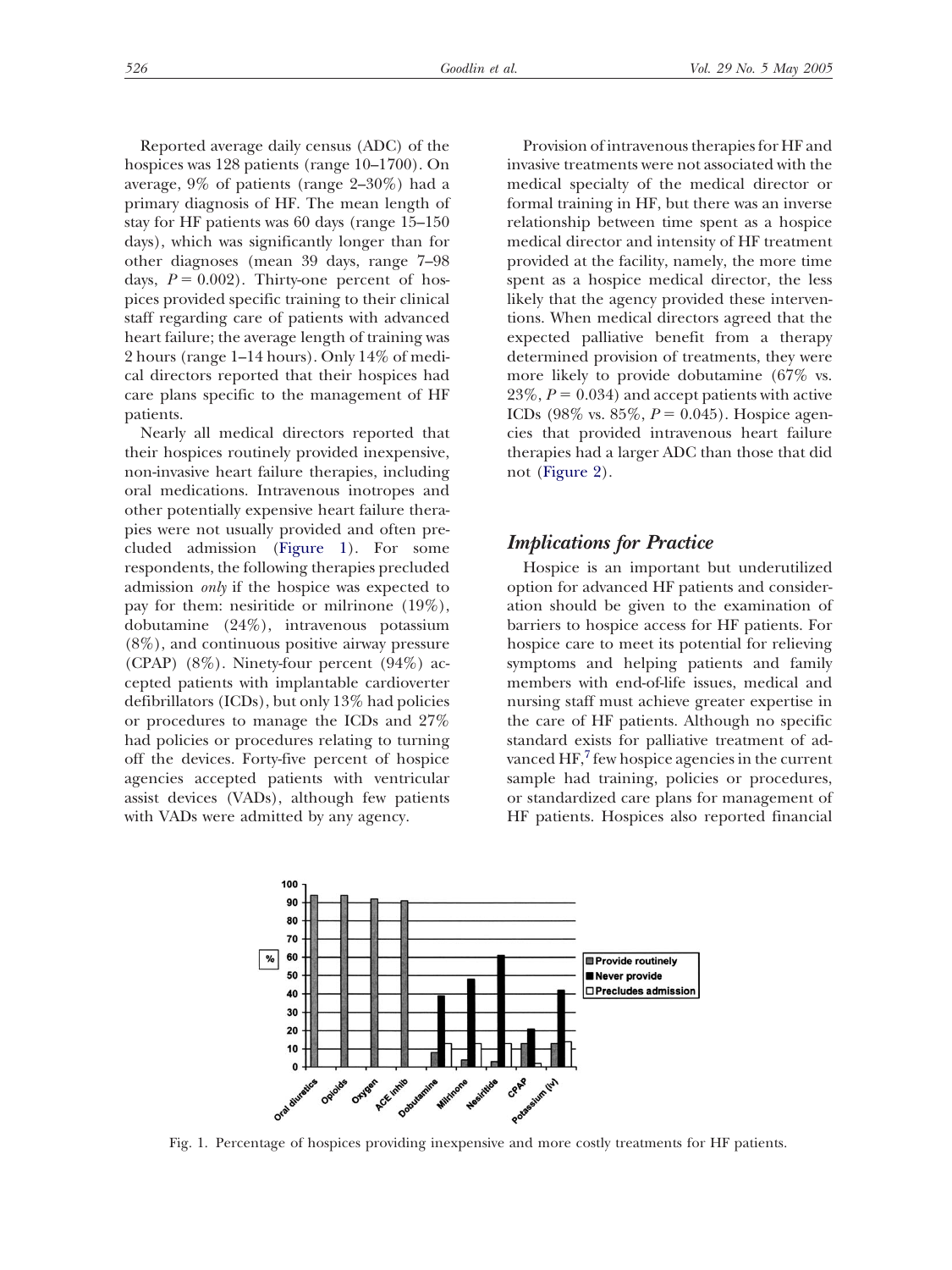<span id="page-2-0"></span>

Fig. 2. Relationship of hospice size to provision of costly or invasive HF therapies  $(P < 0.05)$ .

barriers to provision of treatment, another factor that may limit access to hospice care for HF patients.

Lack of staff knowledge and expertise may restrict care provided in hospice for heart failure patients. Heart failure differs significantly from other illnesses, notably cancer, in the course of illness and approaches to treatment.<sup>5</sup> Meticulous management of fluid status assessed by weight, for example, is critical to managing HF and its symptoms.<sup>3</sup> In HF, medications or treatments that are disease-modifying and lifeprolonging also influence symptom severity. Lack of understanding about the complexity of the pathophysiology of HF and the effects of available treatments may lead to lack of provision of treatments that improve function and quality of life. An opportunity to improve HF care in hospice may exist through staff education by and in partnership with HF experts.

Another potential barrier specific to hospice care for HF patients is inadequate identification of palliative treatments. Perception that a treatment has palliative benefit was associated with a greater tendency to provide the treatment; hence it is imperative to clarify expected outcomes from treatments provided to persons with advanced HF. The majority of hospice agencies in the survey group did not provide specific intravenous therapies that may effectively palliate refractory volume overload, dyspnea, hypotension, or end-organ dysfunction for some patients and are associated with a prog-nosis of 3 months on average.<sup>[8](#page-3-0)</sup> Lack of provision of certain therapies, such as intravenous medications, may exclude patients from hospice care

even though appropriate for admission to hospice given the Medicare-required life expectancy of 6 months. Sleep-disordered breathing occurs in at least half of persons with advanced HF,<sup>9</sup> and treatment with CPAP improves mechanical function of the left ventricle, $10$  and reverses the adverse neurohormonal activation for HF patients with sleep apnea or Cheynes-Stokes respiration.<sup>11</sup> CPAP thus may have significant palliative benefit for about half of advanced HF patients, yet it was rarely provided in our survey. Further effort is needed to identify palliative interventions in HF as well as the resources needed to provide such interventions.

Financial barriers to exercising various treatment options were noted by a number of medical directors in the sample. For some HF patients, palliative treatments may be costly.<sup>12</sup> The actual cost of care for HF patients to the hospice should be identified, including staffing and treatment costs in excess of Medicare reimbursement amounts.[13](#page-3-0) The practices of hospices with dedicated programs for advanced HF patients may have addressed some of these financial barriers, but the creation of an outlier payment system should be considered to allow greater hospice access for HF patients to hospices, such as rural programs, that are exceptionally vulnerable to financial risk because of small census and other factors.

## *Conclusions*

This survey is preliminary in that it reports data from a limited sample of hospice medical